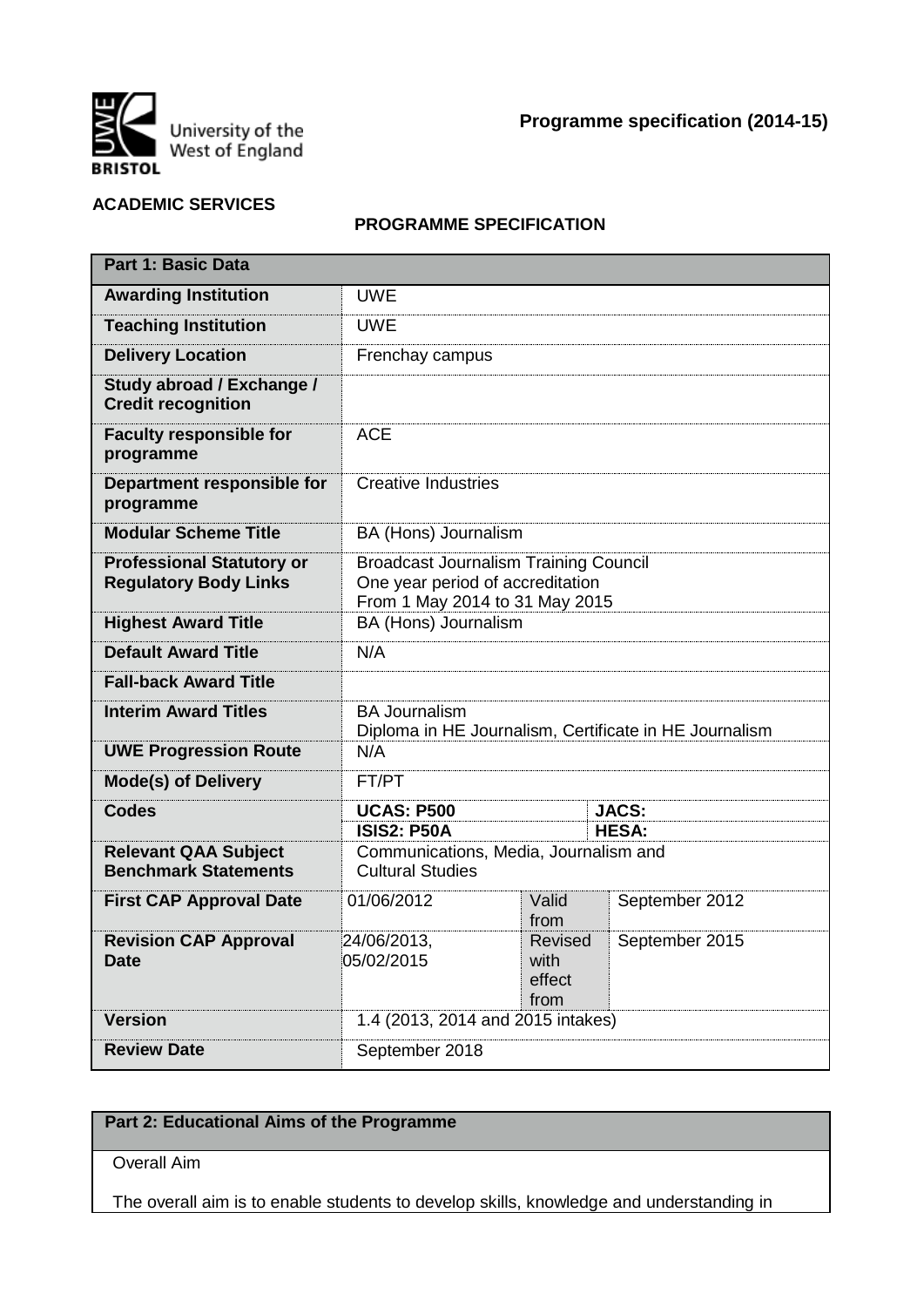## **Part 2: Educational Aims of the Programme**

journalism across all media platforms, alongside an understanding of the local and global political, economic and media contexts in which journalists work. Its utility to students will stem from a fully immersed engagement with up to date production technologies combined with writing and production skills ensuring graduates of this programme are employable across a range of communication industries in the public and private sector.

The award complies fully with guidelines issued by the Broadcast Journalism Training Council, and the modules and award structure reflect the commitment to achieving professional standards as detailed by the industry, alongside academic and theoretical perspectives designed to produce reflective practitioners.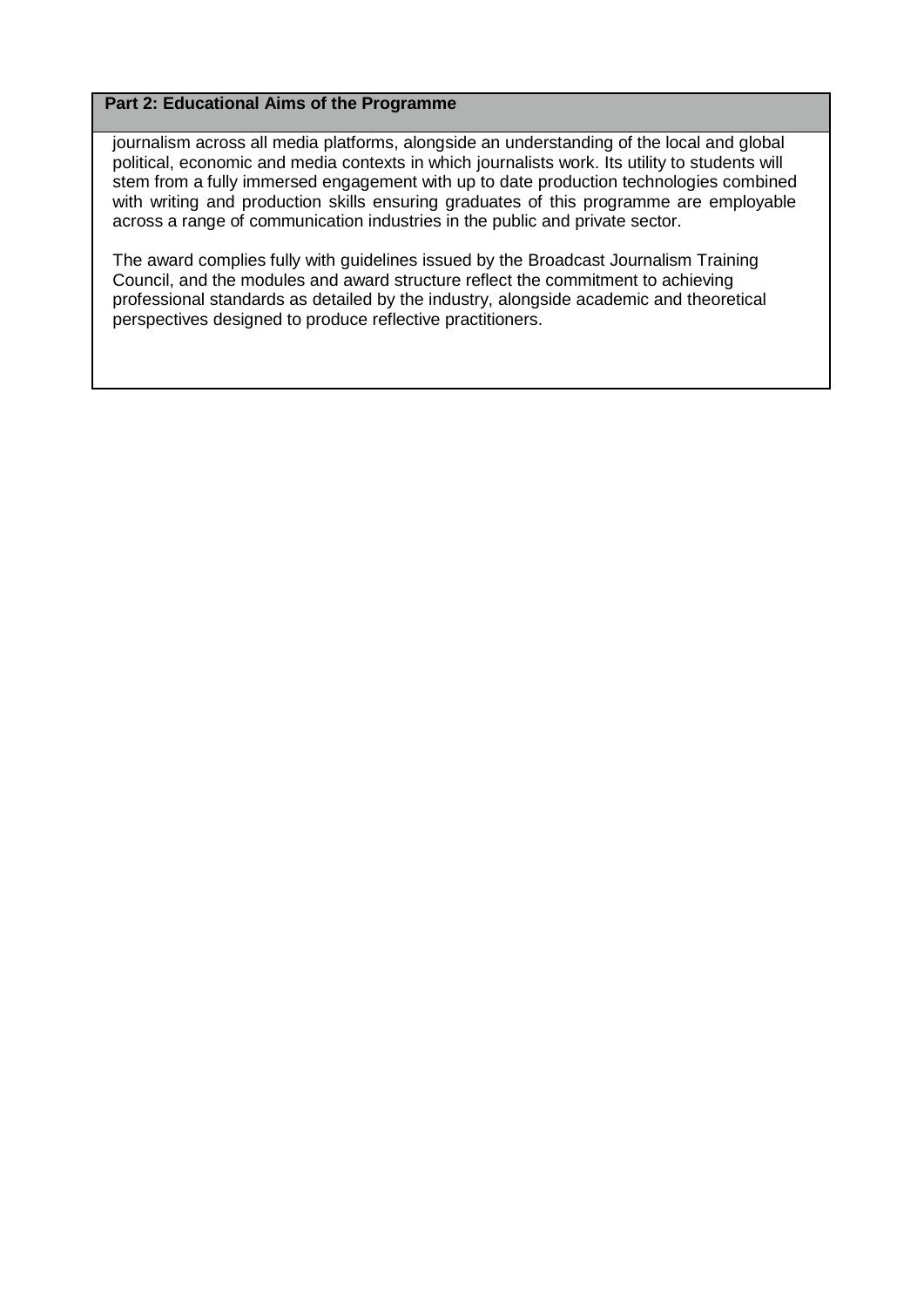#### **Part 3: Learning Outcomes of the Programme**

The award route provides opportunities for students to develop and demonstrate knowledge and understanding, qualities, skills and other attributes in the following areas:

Specific Aims

To enable students to develop skills, knowledge and understanding in digital journalism across print, screen and web platforms reflecting its converged, multiplatform delivery.

To enable to students to originate and develop story ideas, drawing from traditional and novel news agendas and showing due sensitivity to what the audience might expect.

To establish a critical approach to both the practice and study of journalism.

To equip students with practical journalistic production skills including knowledge of writing, subbing or reversioning copy for different news organisations, audiences, platforms and purposes.

To enable students to inform their journalism practice with a critical understanding of standard frameworks established in law, industry regulation, professional guidelines and ethical concerns in different national and international contexts.

To develop students' understanding of the political economy and organisation of journalistic practice and news operations within the broader context of the media industries.

To develop students' ability to pursue complex tasks in an independent and self-disciplined manner across multiple disciplines.

To prepare students for future careers which require a high level of analytical and communication skills.

To recognise issues relating to employment and self-employment in relation to current, and changing, industry/professional needs.

To give students the opportunity to gain professional experience of multimedia journalism through work placement within the industry. Students' information literacy skills will be supported and developed throughout the programme.

## **Special Features**

Multimedia/Broadcast News Days, which operate at all three levels of the Journalism degree, require students to work as an integrated team, replicating the day to day activities of print, broadcast and multimedia news professionals. Students will, during the course of their studies, take on all the roles (for example, reporter, producer, director, news reader, camera operator) necessary to produce a news broadcast for both television and radio and online.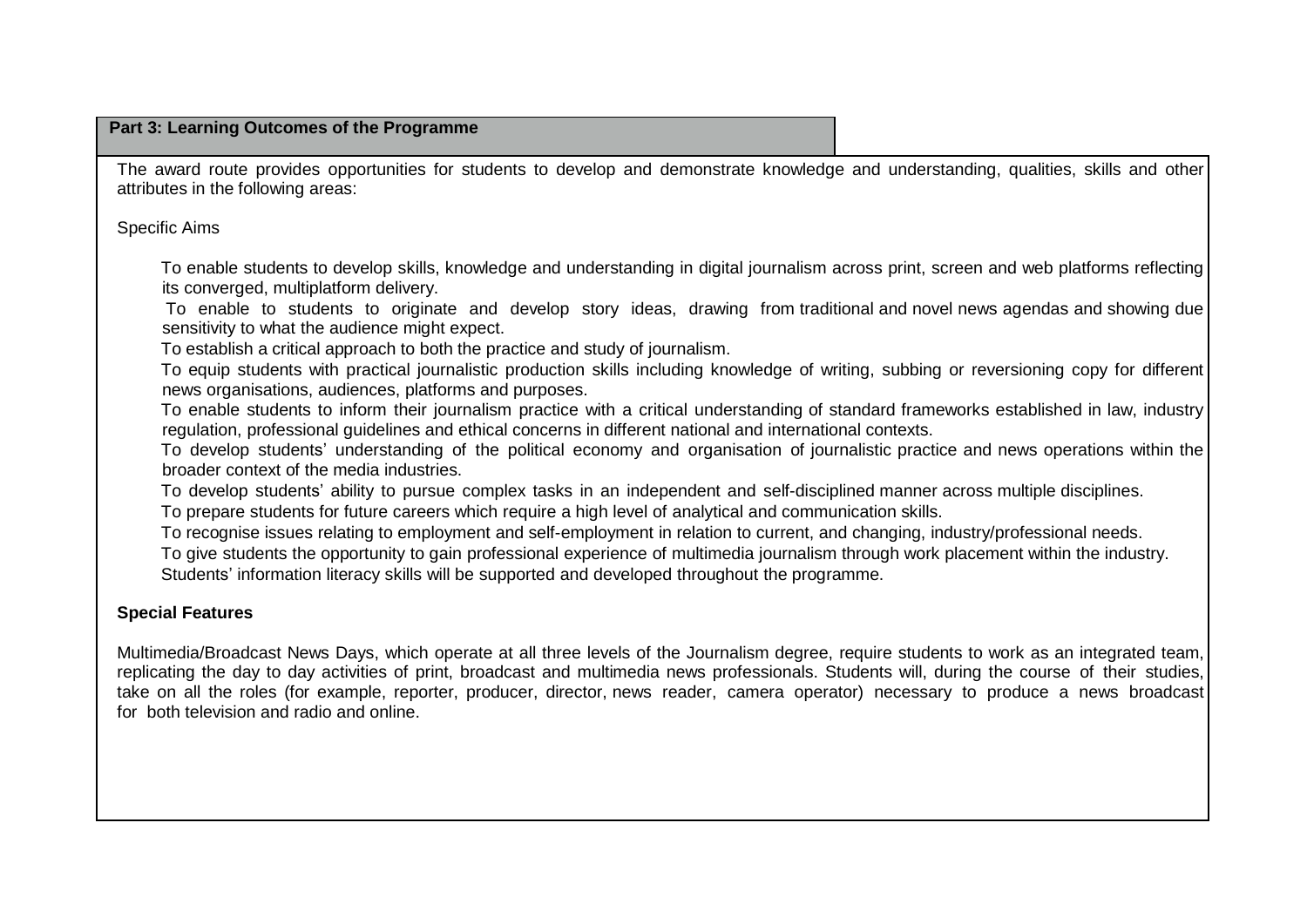# **Part 3: Learning Outcomes of the Programme**

| <b>Learning outcomes</b>                                                                                                                                                                                                                                                                                                                                    | <b>Teaching, Learning and Assessment Strategies</b>                                                                                                                                                  |  |  |  |  |  |  |
|-------------------------------------------------------------------------------------------------------------------------------------------------------------------------------------------------------------------------------------------------------------------------------------------------------------------------------------------------------------|------------------------------------------------------------------------------------------------------------------------------------------------------------------------------------------------------|--|--|--|--|--|--|
| A: Knowledge and Understanding                                                                                                                                                                                                                                                                                                                              |                                                                                                                                                                                                      |  |  |  |  |  |  |
| A Knowledge and understanding of:                                                                                                                                                                                                                                                                                                                           | Teaching/learning methods and strategies:                                                                                                                                                            |  |  |  |  |  |  |
| 1. the evaluation and use of theoretical and interpretative<br>frameworks employed in the study of journalism in an interactive<br>digital media sphere.                                                                                                                                                                                                    | Acquisition of understanding 1 and 2 has a primary focus in the<br>core modules Journalism and Society (UACAJK-15-1) and<br>Researching Journalism and Public Communication (UACN4T-                 |  |  |  |  |  |  |
| 2. the importance of historical and national contexts in the study<br>of journalism and the relationships between media and society.                                                                                                                                                                                                                        | 30-2) Additional support is provided through the core modules<br>Broadcast Journalism 1 (UACAJL-30-2), and Media Regulation<br>and Law (UACAKB-30-2). These conceptual frameworks are                |  |  |  |  |  |  |
| 3. local and international media accountability systems and<br>their role in the relationship between state, citizen and<br>journalist.                                                                                                                                                                                                                     | reinforced and tested in the optional Dissertation module at level<br>three (UACAHT-30-3) alongside optional modules Global<br>Journalism (UACASV-15-3) and<br>Media Campaigns and Activism (UACAHG- |  |  |  |  |  |  |
| 4. the concepts and theories of Journalism leading to strategic<br>thinking and critical analyses of practices in the field within the<br>broader context of the media industries.                                                                                                                                                                          | $15-3$ ).<br>Acquisition of understanding 3 is achieved through studying<br>the core modules Newsgathering (UACALG-30-1), Civic                                                                      |  |  |  |  |  |  |
| 5. contemporary practice within the print, television, radio and<br>online industries, the technologies currently used alongside the<br>genres, codes and conventions in common use.                                                                                                                                                                        | Journalism (UACAKA-30-1) and Media Regulation and Law<br>(UACAKB-30-2). Additional support is provided through the<br>optional Project/Dissertation module at level three. (UACAHT-<br>$30-3)$       |  |  |  |  |  |  |
| 6. the context of both of the British, European legal and<br>international legal regimes as this affects newsgathering and<br>publication, and of contemporary ethical and regulatory<br>constraints conditioning the performance of journalism including<br>a knowledge of the international and legal constraints within<br>which journalism is practiced | Acquisition of understanding 4 is central to all modules on this<br>award reinforced through optional modules Global<br>Journalism (UACASV-15-3) and Media Campaigns and Activism<br>(UACAHG-15-3)   |  |  |  |  |  |  |
| 7. knowledge and understanding of related work environments<br>including entrepreneurial and freelance skills.                                                                                                                                                                                                                                              | Acquisition of understanding 5 is at the core of every level of<br>this programme.                                                                                                                   |  |  |  |  |  |  |
|                                                                                                                                                                                                                                                                                                                                                             | Acquisition of understanding 6 will be through compulsory                                                                                                                                            |  |  |  |  |  |  |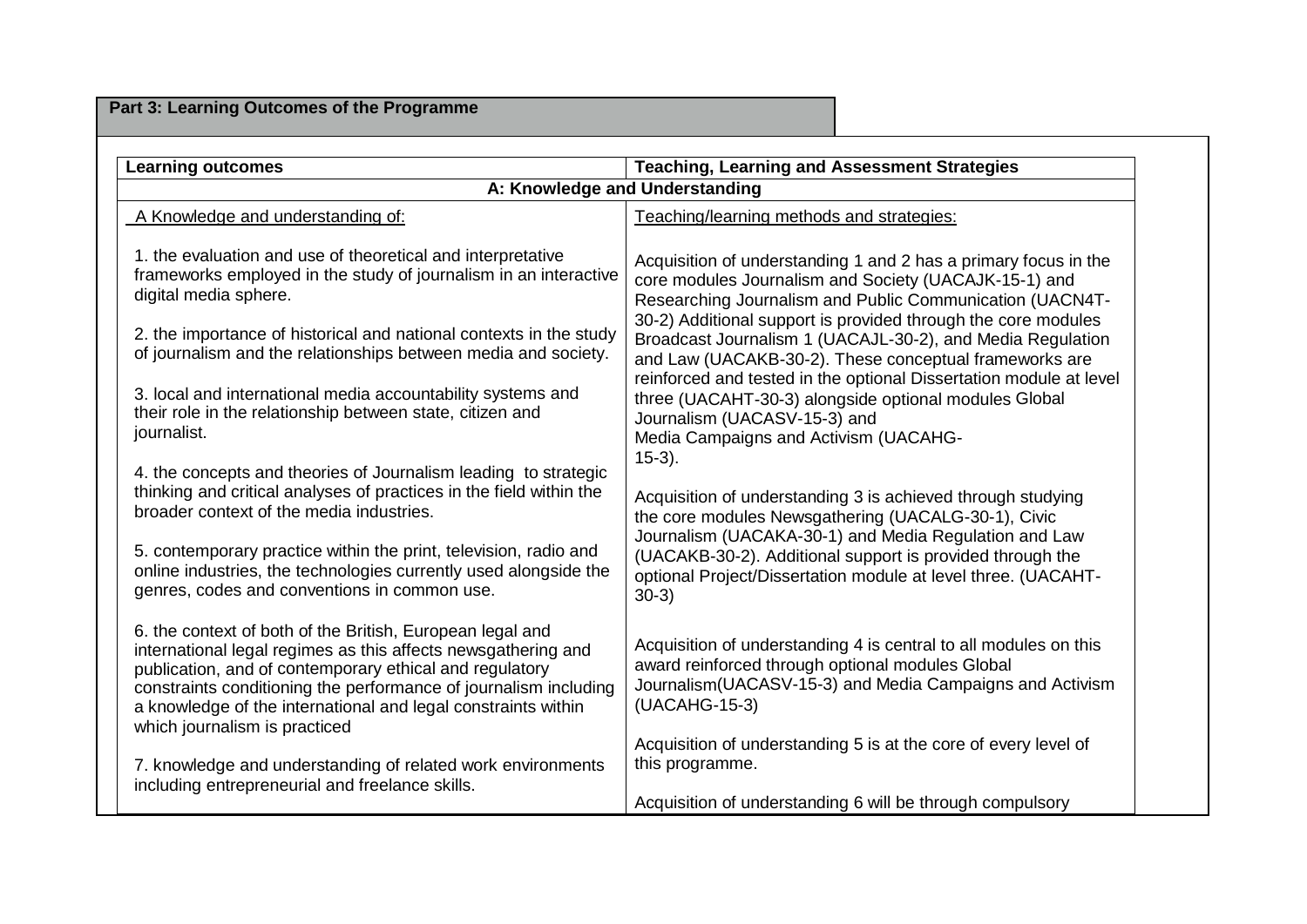| Part 3: Learning Outcomes of the Programme                                                            |                                                                                                                                                                                                                                                                                                                                                                                                                                                                                                                                                                                                                                                                                                                                                                                                                                                                                                                                                 |  |
|-------------------------------------------------------------------------------------------------------|-------------------------------------------------------------------------------------------------------------------------------------------------------------------------------------------------------------------------------------------------------------------------------------------------------------------------------------------------------------------------------------------------------------------------------------------------------------------------------------------------------------------------------------------------------------------------------------------------------------------------------------------------------------------------------------------------------------------------------------------------------------------------------------------------------------------------------------------------------------------------------------------------------------------------------------------------|--|
| 8. the importance of interdisciplinary approaches to their<br>practice, for example: Public Relations | modules Newsgathering (UACALG-30-1), Civic Journalism<br>(UACAKA-<br>30-1) and Media Regulation and Law (UACAKB-<br>30-2), Broadcast Journalism 1 (UACAJL-30-<br>2) Broadcast Journalism 2 (UACAJM-30-2)<br>and Journalism Futures (UACAH5-15-3)<br>Acquisition of understanding 7 and will primarily be developed<br>throughout the degree with particular emphasis placed at level<br>three through Journalism Futures (UACAH5-15-3), Advanced<br>Broadcast Journalism 1 (UABPMH-30-3) and Advanced<br>Broadcast Journalism 2 (UACN4S-30-3) and Journalism Project<br>(UACAHT-30-3).<br>Additional support is provided through regular industry guest<br>speaker series, formal work placement relationships with the<br>region's journalism and media industries and employability<br>seminars for all years.<br>Acquisition of understanding 8 is at the core of all practice<br>modules in this degree. Public Relations is also taught in |  |
|                                                                                                       | distinct modules,<br>Assessment:                                                                                                                                                                                                                                                                                                                                                                                                                                                                                                                                                                                                                                                                                                                                                                                                                                                                                                                |  |
|                                                                                                       | Assessment is primarily through course work, which takes the<br>form of multi-platform news days and practical projects<br>alongside other forms journalistic writing. Other elements may<br>include seminar presentations and written examinations under<br>controlled conditions.                                                                                                                                                                                                                                                                                                                                                                                                                                                                                                                                                                                                                                                             |  |
|                                                                                                       | Throughout, students are encouraged to undertake independent<br>reading both to                                                                                                                                                                                                                                                                                                                                                                                                                                                                                                                                                                                                                                                                                                                                                                                                                                                                 |  |
|                                                                                                       | supplement and consolidate what is being                                                                                                                                                                                                                                                                                                                                                                                                                                                                                                                                                                                                                                                                                                                                                                                                                                                                                                        |  |
|                                                                                                       | taught/learnt and to broaden their individual knowledge and                                                                                                                                                                                                                                                                                                                                                                                                                                                                                                                                                                                                                                                                                                                                                                                                                                                                                     |  |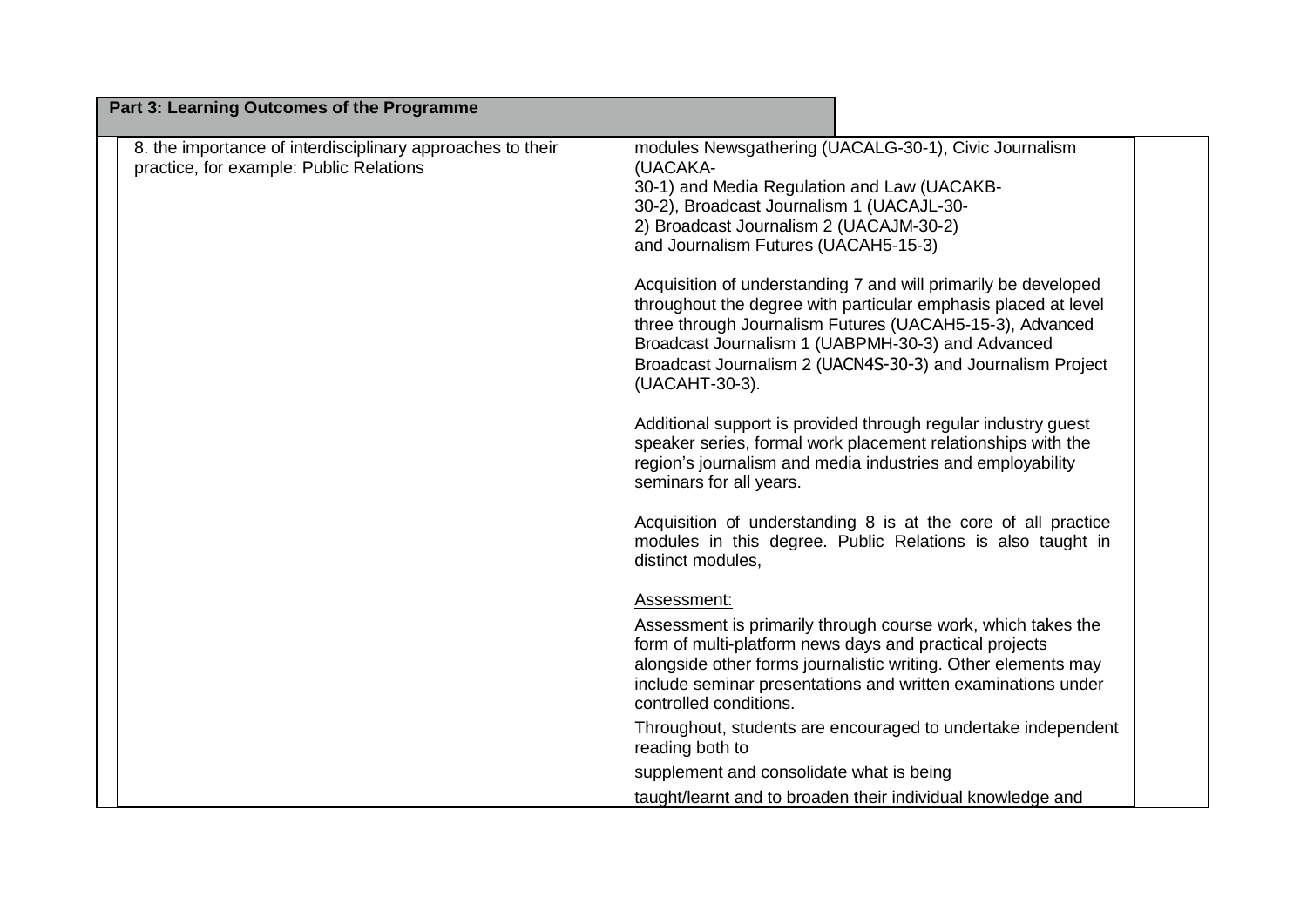| Part 3: Learning Outcomes of the Programme                                                                                                   |                                                                                                                                                                                                                                                                                                                                                                                                                                                               |
|----------------------------------------------------------------------------------------------------------------------------------------------|---------------------------------------------------------------------------------------------------------------------------------------------------------------------------------------------------------------------------------------------------------------------------------------------------------------------------------------------------------------------------------------------------------------------------------------------------------------|
|                                                                                                                                              | understanding of the subject.                                                                                                                                                                                                                                                                                                                                                                                                                                 |
|                                                                                                                                              | <b>B: Intellectual Skills</b>                                                                                                                                                                                                                                                                                                                                                                                                                                 |
| <b>B</b> Intellectual Skills                                                                                                                 | Teaching/learning methods and strategies:                                                                                                                                                                                                                                                                                                                                                                                                                     |
| 1. read academic and other complex texts closely and critically.                                                                             | Intellectual skills are developed at all levels through a range of<br>learning approaches including lectures, seminars, workshops,                                                                                                                                                                                                                                                                                                                            |
| 2. analyse genres of news discourse with rigor and insight.                                                                                  | news days, group work, case studies, projects, exercises and<br>I.T. based activities.                                                                                                                                                                                                                                                                                                                                                                        |
| 3. construct coherent and defensible arguments.                                                                                              | Outcomes 1 and 2: The student is introduced to foundational<br>analytical and practical approaches within all modules at level                                                                                                                                                                                                                                                                                                                                |
| 4. present complex ideas with clarity in writing verbally,<br>diagrammatically and by using other media.                                     | 1. At levels 2 and 3 these are honed in all compulsory and<br>optional modules.                                                                                                                                                                                                                                                                                                                                                                               |
| 5. manage and control diverse and complex discursive and<br>numerical material i.e.: locate select, synthesize, précis and<br>evaluate.      | Outcomes 3 and 4: At levels 1 and 2 formative assignments,<br>group discussions,<br>seminars and workshops are designed to support the<br>development of these key intellectual skills. At level 3 there is<br>far greater independence expected and the students will also                                                                                                                                                                                   |
| 6. identify key questions, issues and debates central to the<br>profession and to undertake analyses of their implications in<br>Journalism. | be identifying and situating much more complex intellectual<br>debates and traditions.                                                                                                                                                                                                                                                                                                                                                                        |
| 7. develop critical and creative solutions in response to<br>problems identified within their subject specialisms.                           | Outcomes 5 and 6: At level 2 the student is given a greater<br>degree of autonomy in the development of research and project<br>proposals. These are assessed in compulsory and option<br>modules through project briefs and case studies. At level 3 the<br>students will design and implement independent projects in all<br>modules with an increasing degree of engagement with<br>professional contexts and standards of academic and practical<br>work. |
|                                                                                                                                              | Outcome 7: at level 1 and 2 the students are presented with a                                                                                                                                                                                                                                                                                                                                                                                                 |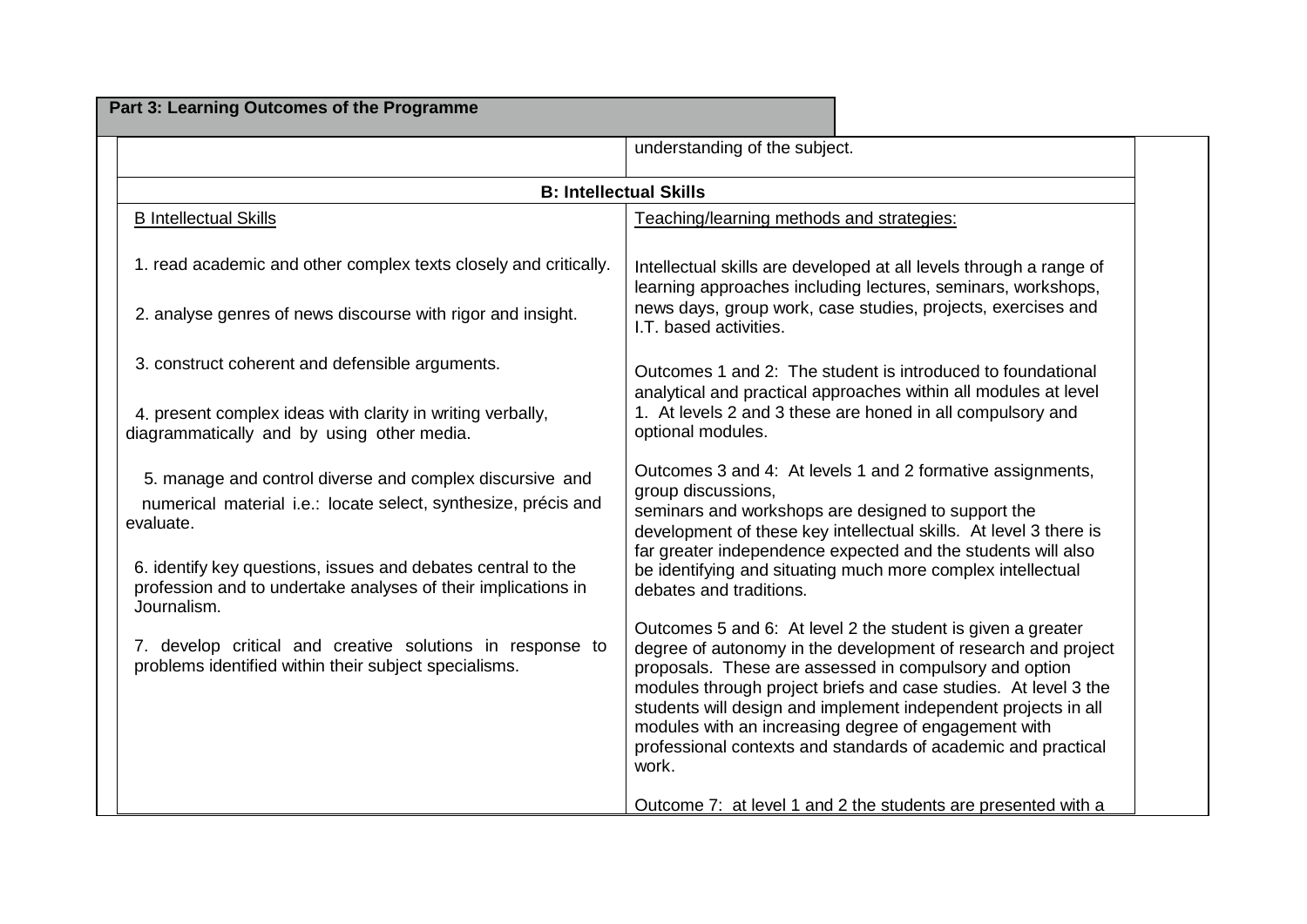| Part 3: Learning Outcomes of the Programme                                                                                                                                                                                                               |                                                                                                                                                                                                                                                                                                                                                                                                                                                                                                    |  |
|----------------------------------------------------------------------------------------------------------------------------------------------------------------------------------------------------------------------------------------------------------|----------------------------------------------------------------------------------------------------------------------------------------------------------------------------------------------------------------------------------------------------------------------------------------------------------------------------------------------------------------------------------------------------------------------------------------------------------------------------------------------------|--|
|                                                                                                                                                                                                                                                          | range of briefs that increasingly require independent and<br>creative thinking. They are particularly assessed on these in<br>practical projects at level 1 and two. At level 3 these skills are<br>particularly honed through larger scale more demanding<br>practical and written projects where the student is expected<br>to work independently<br>alongside staff supervision.                                                                                                                |  |
|                                                                                                                                                                                                                                                          | Assessment:<br>A variety of assessment methods are employed to demonstrate<br>the acquisition of intellectual skills. These include reflective<br>critiques, essays, learning diaries, research reports,<br>presentations, practical projects, case studies and exams.<br>Throughout, students are encouraged to undertake independent<br>reading both to supplement and consolidate what is being<br>taught/learnt and to broaden their individual knowledge and<br>understanding of the subject. |  |
| C: Subject, Professional and Practical Skills                                                                                                                                                                                                            |                                                                                                                                                                                                                                                                                                                                                                                                                                                                                                    |  |
| C Subject, Professional and Practical Skills                                                                                                                                                                                                             | Teaching/learning methods and strategies:                                                                                                                                                                                                                                                                                                                                                                                                                                                          |  |
| 1. The ability to plan and manage individual and group-<br>based, creative, research and production projects to a<br>given brief, deliver them to deadline and evaluate the<br>effectiveness of the processes employed.                                  | Core competences in selection, editing and manipulation of<br>information are extremely valuable in the new knowledge-based<br>economy Journalism Students are encouraged to identify the<br>core transferable skills they've learned over the three years to<br>help prepare their CVs.                                                                                                                                                                                                           |  |
| 2. To demonstrate awareness of professional standards and<br>practices and the ability to evaluate their own<br>performance.<br>3. Acquire knowledge of the full range of regulatory codes<br>and ethical practices governing best professional practice | These skills are acquired accumulatively<br>throughout all levels of the programme through seminar<br>discussion, tutorial guidance, workshops and feedback on live<br>briefs and assignments across the student's programme of study.                                                                                                                                                                                                                                                             |  |
| in journalism.                                                                                                                                                                                                                                           | The Graduate Development Programme is embedded within                                                                                                                                                                                                                                                                                                                                                                                                                                              |  |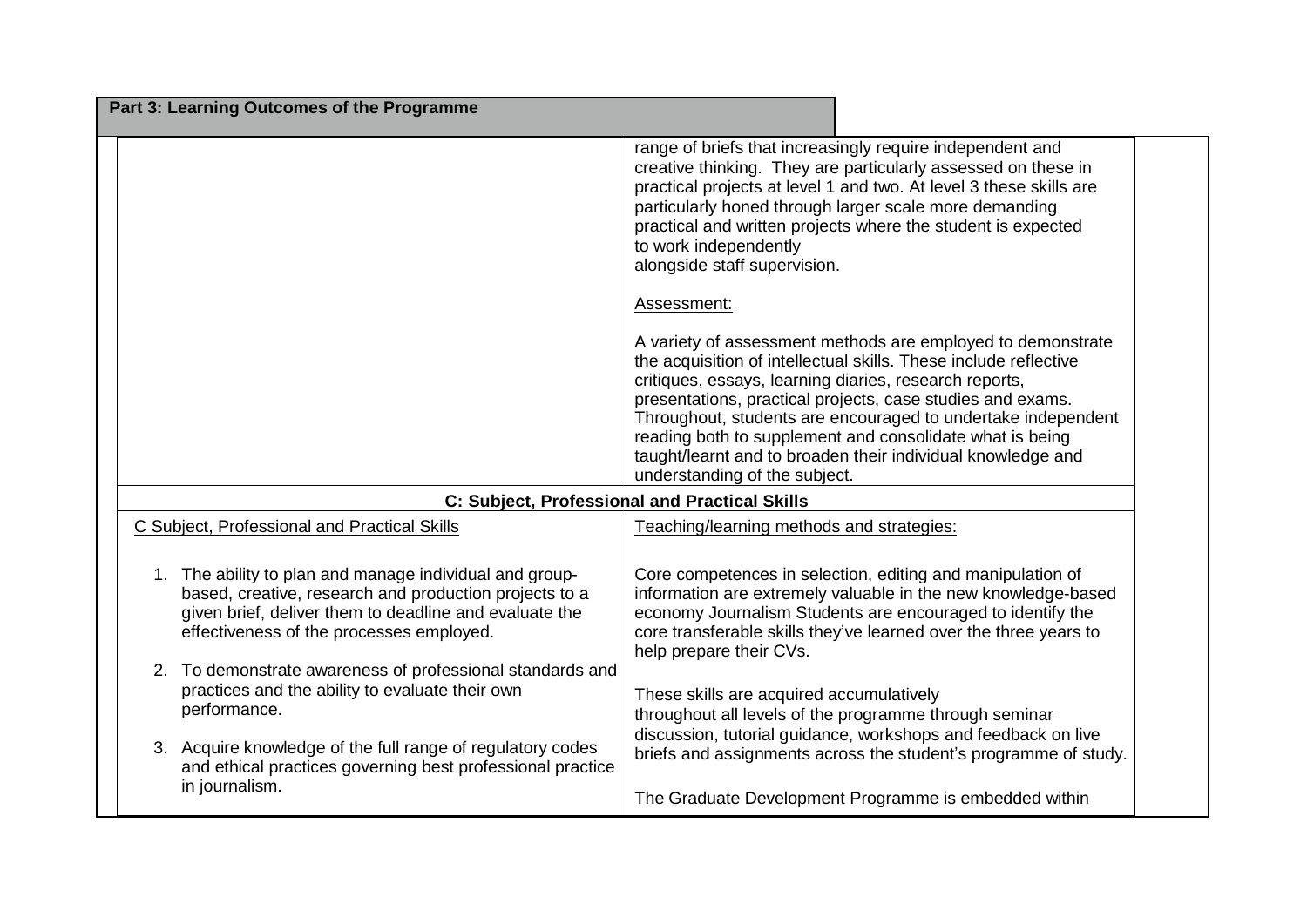| Part 3: Learning Outcomes of the Programme                                                                                                                                                                                                                                                                                                                                                                                                                                                                                                    |                                                                                                                                                                                                                                                                                                                                                                                                                                                                                                                                                                                                                                                                                                                                                                                                                                                                            |
|-----------------------------------------------------------------------------------------------------------------------------------------------------------------------------------------------------------------------------------------------------------------------------------------------------------------------------------------------------------------------------------------------------------------------------------------------------------------------------------------------------------------------------------------------|----------------------------------------------------------------------------------------------------------------------------------------------------------------------------------------------------------------------------------------------------------------------------------------------------------------------------------------------------------------------------------------------------------------------------------------------------------------------------------------------------------------------------------------------------------------------------------------------------------------------------------------------------------------------------------------------------------------------------------------------------------------------------------------------------------------------------------------------------------------------------|
| 4. Strengthen their employment prospects through in depth<br>knowledge of multimedia skills.<br>Become active learners through researching information<br>5.<br>from multiple sources and developing their abilities in<br>enquiry and problem based learning.<br>6. Become reflective learners through assessments<br>designed to self-critique and peer-critique work.<br>Integrate their practical skills with a critical understanding<br>7.<br>and flexibility of thought to enable adaptation to change<br>across a student's lifetime. | key modules across all three levels. At Level One the focus is<br>on study skills, so particular sessions on researching,<br>referencing and other academic writing and presenting skills<br>will be timed to link to particular assignments. At levels 2 and<br>3 the focus is still on embedded sessions linked to developing<br>academic skills although these sessions are combined with<br>sessions focusing on employability skills. At level 2,<br>students receive advice and guidance on volunteering in order<br>to gain key skills and experiences and relevant work experience.<br>At Level three, there are sessions specifically aimed at 'life after<br>uni' - such sessions typically include CV workshops,<br>presentation skills and workshops on identifying key skills and<br>attributes, often run with both academic<br>tutors and careers advisers. |
|                                                                                                                                                                                                                                                                                                                                                                                                                                                                                                                                               | Work placement remains core and students are encouraged<br>to take work placements from the start of the programme and<br>time is set aside in all three years to address work placement<br>skills. They must have a minimum of<br>15 days in a related industry to graduate. Students will be<br>offered industry live briefs as a means of completing<br>coursework at level three in the Advanced Broadcast Journalism<br>2 module. Strong partnerships with key journalism enterprises in<br>Bristol ensure opportunities for placements/internships and<br>knowledge exchange. In addition we use our own staff network<br>to assist student placements across publishing, PR, third sector<br>and local government.                                                                                                                                                  |
|                                                                                                                                                                                                                                                                                                                                                                                                                                                                                                                                               | Assessment:                                                                                                                                                                                                                                                                                                                                                                                                                                                                                                                                                                                                                                                                                                                                                                                                                                                                |
|                                                                                                                                                                                                                                                                                                                                                                                                                                                                                                                                               | A variety of formative and summative assessment methods is<br>employed to demonstrate the acquisition of subject and<br>professional skills. These include news days, practical projects,<br>writing portfolios, life briefs, learning diaries, research reports,<br>presentations, and case studies.                                                                                                                                                                                                                                                                                                                                                                                                                                                                                                                                                                      |
|                                                                                                                                                                                                                                                                                                                                                                                                                                                                                                                                               | D: Transferable Skills and other attributes                                                                                                                                                                                                                                                                                                                                                                                                                                                                                                                                                                                                                                                                                                                                                                                                                                |
| D Transferable Skills and other attributes                                                                                                                                                                                                                                                                                                                                                                                                                                                                                                    | Teaching/learning methods and strategies                                                                                                                                                                                                                                                                                                                                                                                                                                                                                                                                                                                                                                                                                                                                                                                                                                   |
| Students should be able to:                                                                                                                                                                                                                                                                                                                                                                                                                                                                                                                   | Transferable skills are developed through an integrated                                                                                                                                                                                                                                                                                                                                                                                                                                                                                                                                                                                                                                                                                                                                                                                                                    |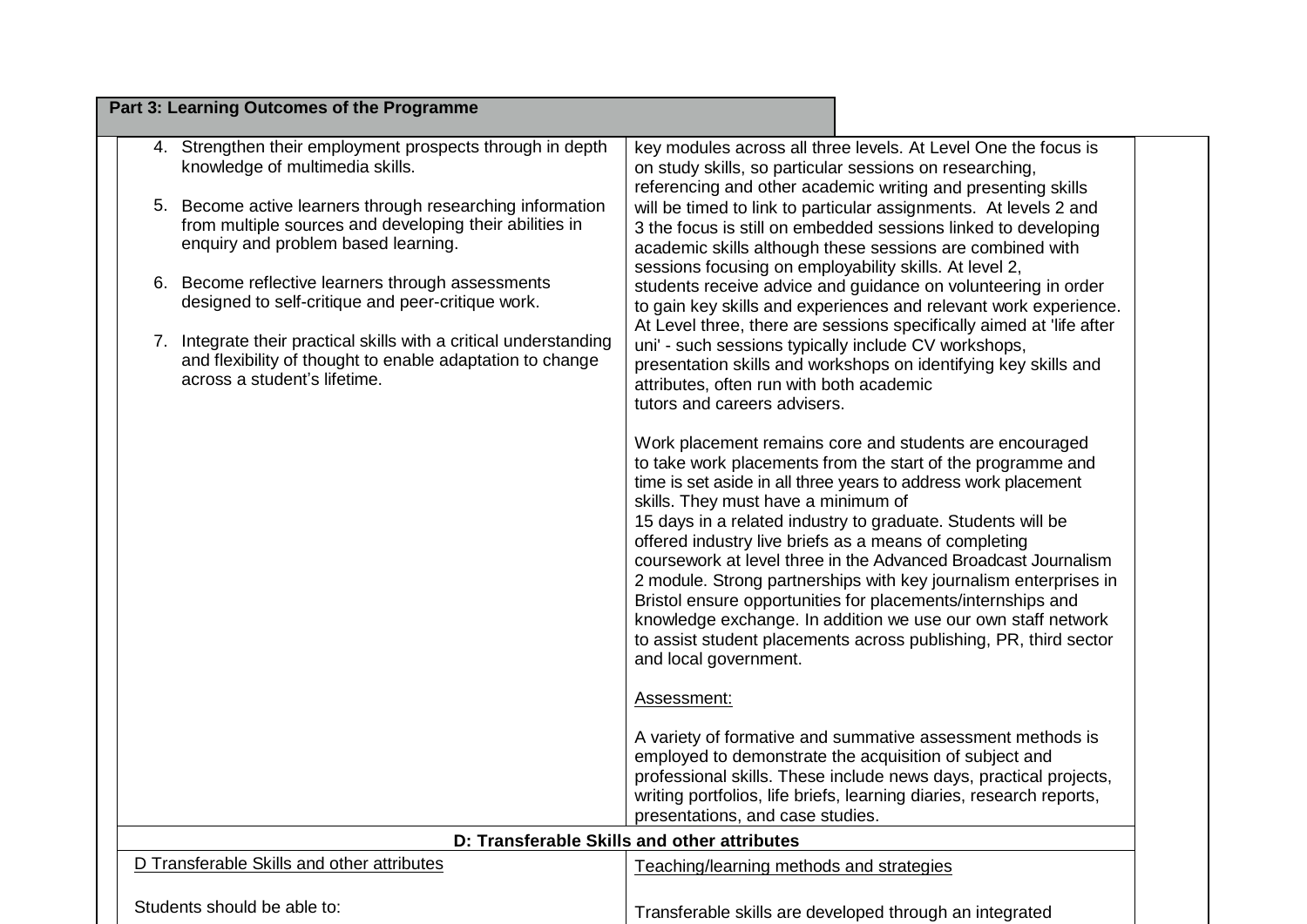**Part 4: Student Learning and Student Support**

**Teaching and learning strategies to enable learning outcomes to be achieved and demonstrated**

At UWE, Bristol there is a policy for a minimum average requirement of 12 hours/week contact time over the course of the full undergraduate programme. This contact time encompasses a range of face: face activities as described below. In addition a range of other learning activities will be embedded within the programme which, together with the contact time, will enable learning outcomes to be achieved and demonstrated.

On the BA (Hons) Journalism programme teaching is a mix of essays, written examinations, practical portfolios, industry case studies, reflective diaries, presentation/pitch, research projects, research proposal, critical appraisals and supervision of live briefs.

A: Scheduled =  $37%$ B: Independent =  $58\%$  C: Placement = 5%

Scheduled hours in total = 912

 $S1$ Scheduled hours: 300 Average over 24 weeks: 12.5 NB: This includes 24 PAL hours.

 $\overline{2}$ Scheduled hours: 348 Average over 24 weeks: 14.5

L3 Scheduled hours: 264 Average over 24 weeks: 11

## *Average over programme: 13 hours*

**Scheduled learning** includes lectures, seminars, tutorials, project supervision, demonstration, practical classes and workshops; fieldwork; external visits; work based learning; supervised time in studio/workshop. Scheduled sessions may vary slightly depending on the module choices made.

**Independent learning** includes hours engaged with essential reading, case study preparation, assignment preparation and completion etc. These sessions constitute an average time per level as indicated in the table above. Scheduled sessions may vary slightly depending on the module choices made.

**Placement learning**: may include a practice placement, other placement. This constitutes an average per level as indicated above.

## **Description of any Distinctive Features and Support**

1) Multimedia/Broadcast News Days operate throughout and require students to work as an integrated team, replicating the day to day activities of print, broadcast

and multimedia news professionals. Students will, during the course of their studies, take on all

the roles (for example, reporter, producer, director, news reader, camera operator)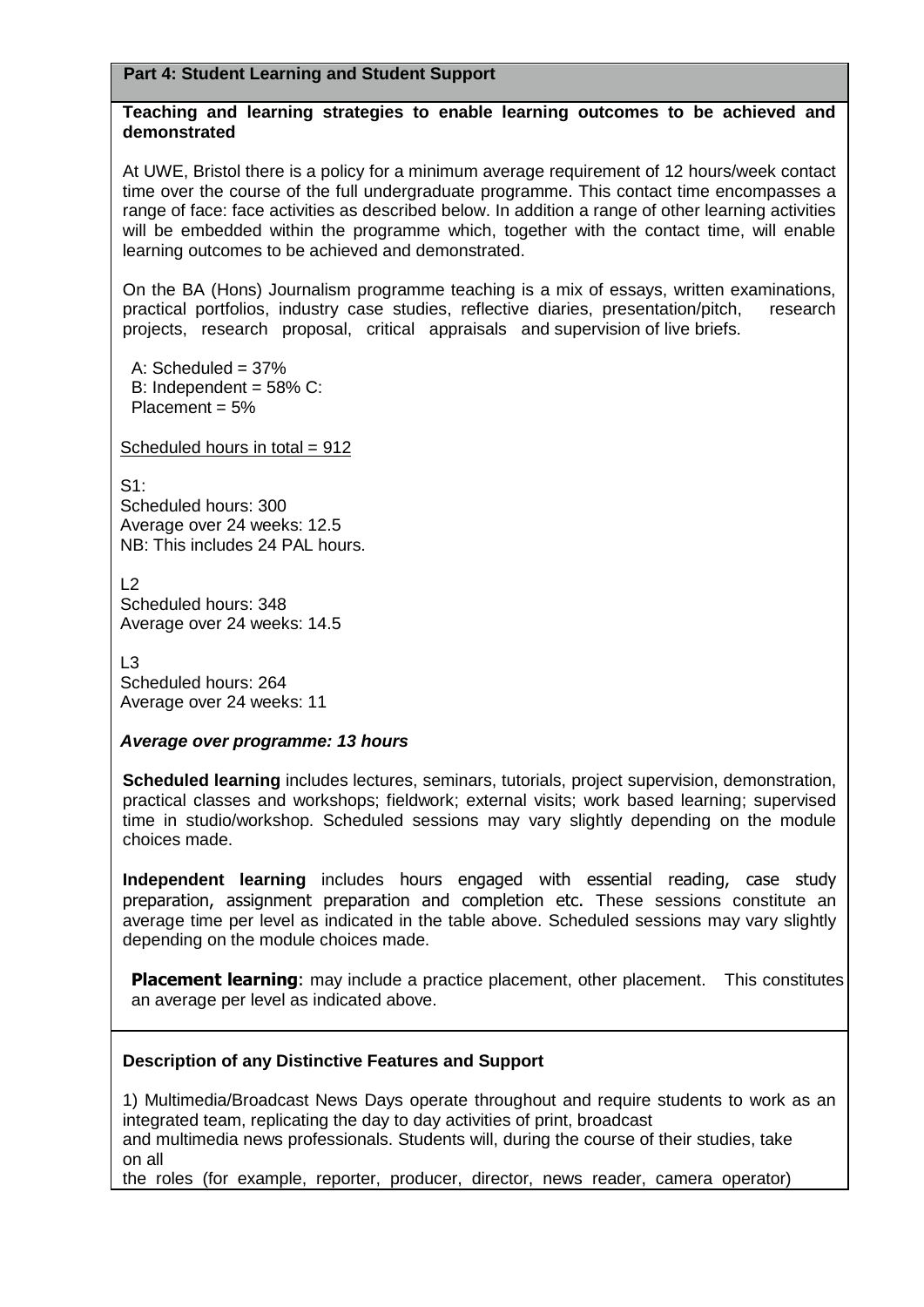necessary

to produce a news broadcast for both television and radio.

2) Students will be offered industry live briefs as a means of completing coursework in semester

three. Strong partnerships with key journalism enterprises in Bristol ensure opportunities for placements/internships and knowledge exchange.

3) New multimedia journalism studios for 2012 ensure students are taught in a state of the art, facility. There is a commitment to update these regularly in line with current industry standards.

4) Staff expertise covers recent and relevant industry practice across all journalistic platforms for

national and international producers**.**

#### **SUMMARY DISTINCTIVE FEATURES:**

- Practical induction to the programme, its lecturers and resources
- Central engagement with the contemporary media in its local, national and global contexts
- Strong emphasis placed on acquiring the skills, attributes, behaviours and knowledge to think entrepreneurially and build templates to manage a portfolio career and the ability to operate as a freelancer
- Innovative approaches to critical and creative learning, including blended learning, student-led research and extensive practice and field-work.
- Comprehensive handbooks, readers, manuals, and online resources for all modules
- Tutorials and online forums for student support and communication
- Industry standard specialist media production facilities and resources.
- **Expert technical instructors**
- Strong links with the regional public relations, media and creative industries
- Work placement and experience opportunities
- A wide range of teaching and learning strategies and modes of assessment
- A strong emphasis on the development of technical, critical and creative skills and aptitudes.

At UWE the teaching, learning and assessment strategy encourages students to assume responsibility for many aspects of their learning and staff to take responsibility for facilitating QAA subject benchmark statements.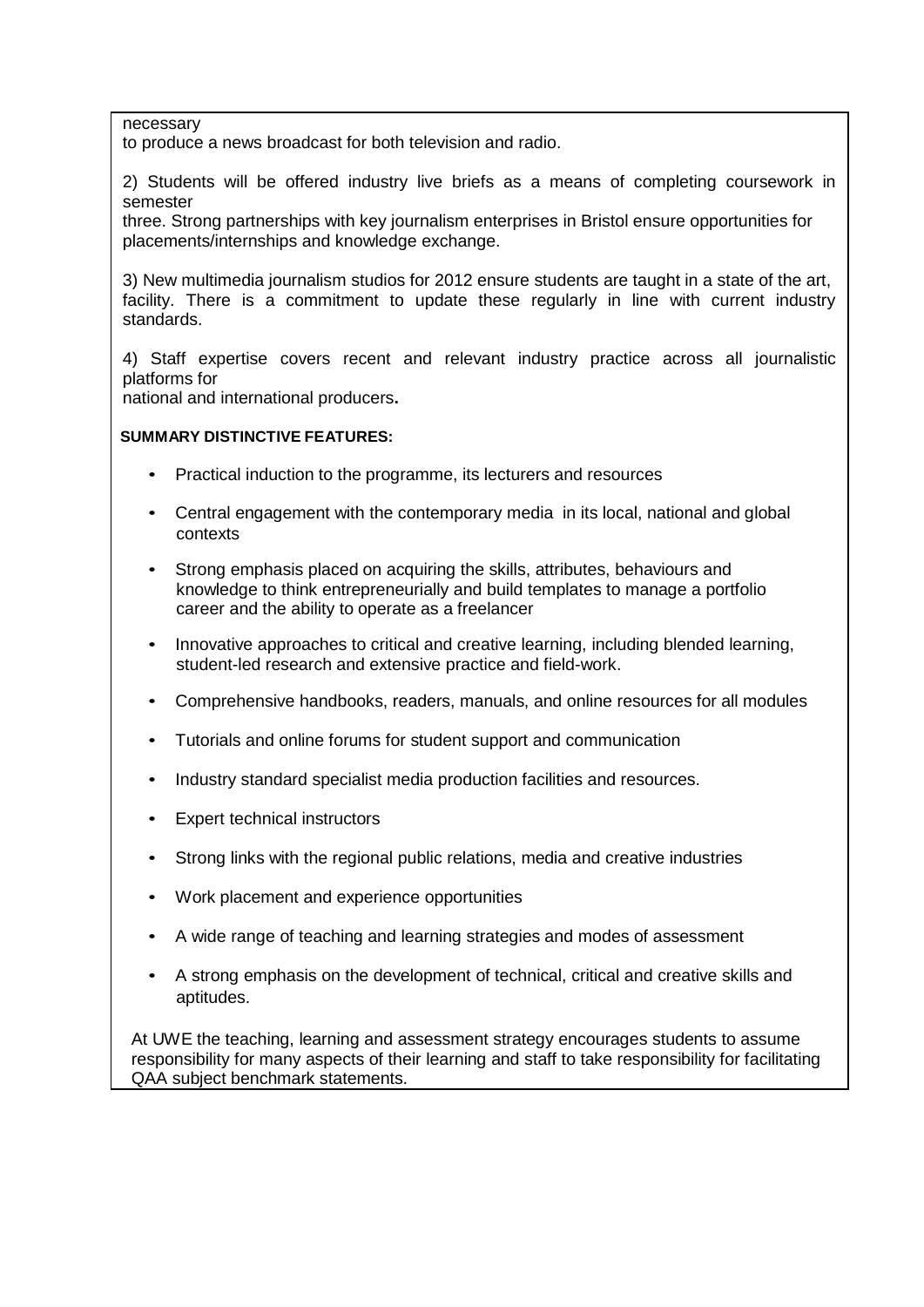**Part 5: Assessment**

A: Approved to [University Regulations and Procedures](http://www1.uwe.ac.uk/students/academicadvice/assessments/regulationsandprocedures.aspx)

#### **Assessment Strategy**

Assessment strategy to enable the learning outcomes to be achieved and demonstrated:

Students will be assessed in a range of ways appropriate for the learning outcomes. These will include, but are not limited to, production of written and broadcast material; solo and group work; work produced under supervised conditions and in their own time. Students will be able to demonstrate an ability to communicate across different platforms and to a variety of briefs and audiences. The ability to work on their own or in groups will be tested at every level in different environments.

Teaching will take place, but is not limited to, lectures, workshops, seminars, one-to-one meetings, field trips and exams. There will also be an expectation that work will be carried out under their own direction outside of the classroom, with appropriate academic support. Students will have a clear pathway that enables them to build on skills and develop their abilities as modules, years and the programme progresses. Modules link both laterally, in terms of sharing ideas across the same year so students can make connections and embed particular skills, and horizontally so that they can see how the programme builds a corpus of knowledge.

It is intended that students engage with workplace learning environments from an early stage in their university career. They will be supported to seek work placements and this will be assessed in Level 3. That support will take the form of scheduled teaching sessions, online information and utilizing university networks; co-ordinated by the programme leader.

#### **Assessment Map**

The programme encompasses a range of **assessment methods** including essays, written examinations, practical portfolios, industry case study, reflective diary, presentation/pitch, research project, research proposal, critical appraisal, attendance. These are detailed in the following assessment map:

|                           |                                        |                     |                                          | Type of Assessment*      |                   |                                          |                                              |                       |            |                   |              |           |
|---------------------------|----------------------------------------|---------------------|------------------------------------------|--------------------------|-------------------|------------------------------------------|----------------------------------------------|-----------------------|------------|-------------------|--------------|-----------|
|                           |                                        | Unseen Written Exam | Written<br><b>Book</b><br>Open I<br>Exam | Written Test<br>In-class | Exam<br>Practical | <b>Skills</b><br>Assessment<br>Practical | presentation<br>assessment<br>and/or<br>Oral | Assignment<br>Written | Attendance | Project<br>Report | Dissertation | Portfolio |
| <b>Compulsory</b>         | <b>Module No</b><br>UACALG-30-1        |                     |                                          |                          |                   |                                          |                                              |                       | 10         | 90                |              |           |
| <b>Modules</b><br>Level 1 | <b>Module No</b><br><b>UACAJK-15-1</b> |                     |                                          |                          |                   |                                          |                                              | 90                    | 10         |                   |              |           |
|                           | <b>Module No</b><br><b>UACAKF-15-1</b> |                     |                                          |                          |                   |                                          |                                              | 90                    | 10         |                   |              |           |
|                           | <b>Module No</b><br>UACAKA-30-1        | 25                  |                                          |                          |                   |                                          |                                              |                       | 10         | 65                |              |           |
|                           | <b>Module No</b>                       |                     |                                          |                          |                   |                                          |                                              |                       | 10         | 90                |              |           |

#### **Assessment Map for** *BA (Hons) Journalism*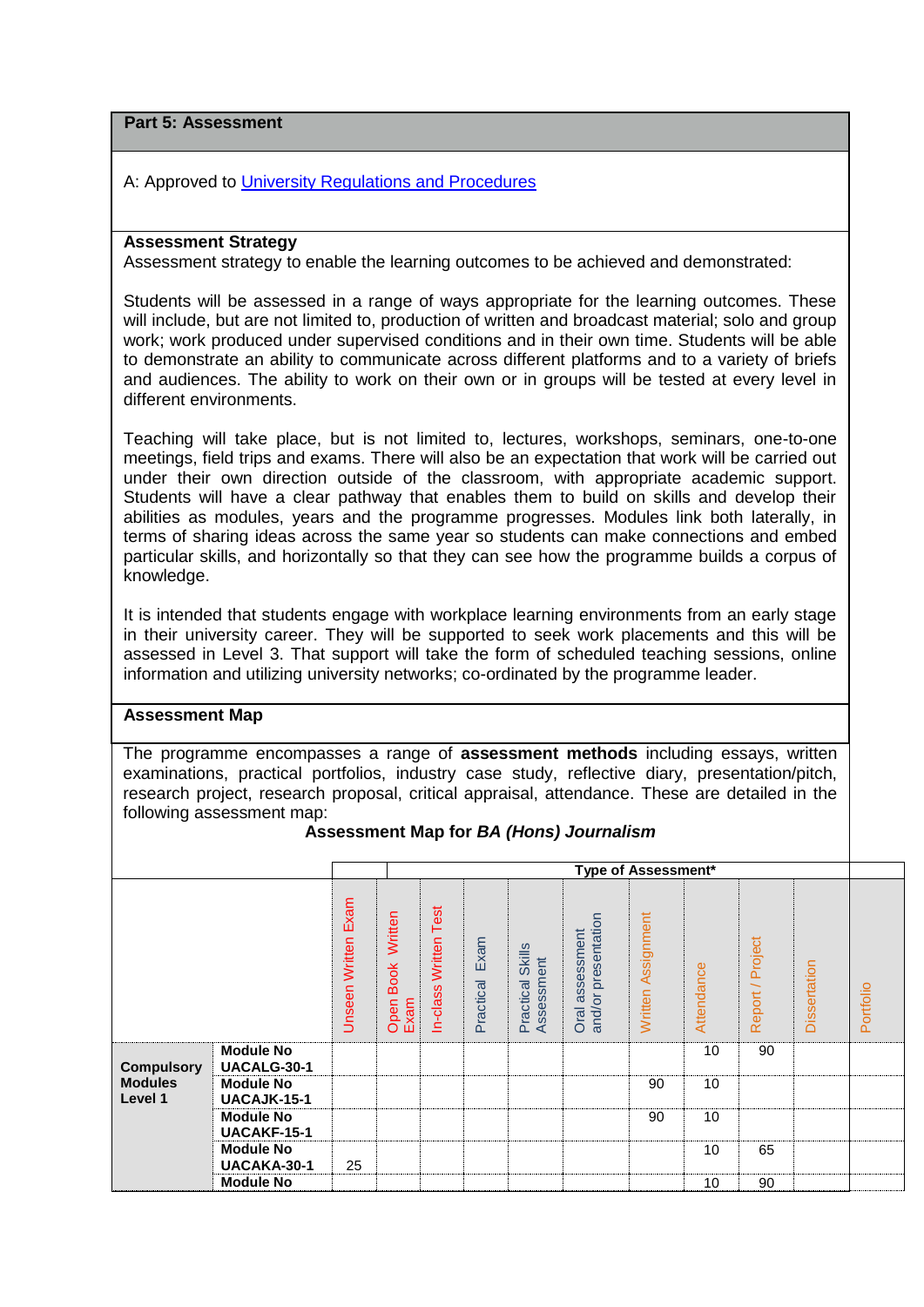| <b>Part 5: Assessment</b>           |                                        |    |    |    |     |     |     |
|-------------------------------------|----------------------------------------|----|----|----|-----|-----|-----|
|                                     | <b>UABAJJ-30-1</b>                     |    |    |    |     |     |     |
|                                     | <b>Module No</b>                       |    |    |    |     | 100 |     |
| <b>Compulsory</b><br><b>Modules</b> | UACAJL-30-2<br><b>Module No</b>        |    | 30 |    |     | 70  |     |
| Level <sub>2</sub>                  | UACAJM-30-2                            |    |    |    |     |     |     |
|                                     | <b>Module No</b>                       |    |    | 25 | 75  |     |     |
|                                     | <b>UACN4T-30-2</b>                     |    |    |    |     |     |     |
|                                     | <b>Module No</b>                       |    |    |    | 50  |     |     |
|                                     | UACAKB-30-2                            | 50 |    |    |     |     |     |
|                                     | <b>Module No</b>                       |    |    |    | 100 |     |     |
| <b>Compulsory</b>                   | <b>UACAH5-15-3</b>                     |    |    |    |     |     |     |
| <b>Modules</b>                      | <b>Module No</b>                       |    | 30 |    |     | 70  |     |
| Level 3                             | <b>UABPMH-30-3</b>                     |    |    |    |     |     |     |
|                                     | <b>Module No</b>                       |    |    |    | 30  | 70  |     |
|                                     | <b>UACN4S-30-3</b>                     |    |    |    |     |     |     |
|                                     |                                        |    |    |    |     |     |     |
|                                     | <b>Module No</b>                       |    |    |    | 20  | 80  |     |
| <b>Optional</b>                     | UACAHT-30-3                            |    |    |    |     |     |     |
| <b>Modules</b>                      | <b>Module No</b>                       |    |    |    |     | 100 |     |
| Level 3                             | UACAKC-15-3                            |    |    |    |     |     |     |
|                                     | <b>Module No</b>                       |    |    |    |     | 100 |     |
|                                     | UACAHG-15-3<br><b>Module No</b>        |    |    |    | 100 |     |     |
|                                     | <b>UACAKE-15-3</b>                     |    |    |    |     |     |     |
|                                     | <b>Module No</b>                       |    |    |    | 100 |     |     |
|                                     | UACAHH-15-3                            |    |    |    |     |     |     |
|                                     | <b>Module No</b>                       |    |    |    |     | 100 |     |
|                                     | <b>UACAST-15-3</b>                     |    |    |    |     |     |     |
|                                     | <b>Module No</b><br><b>UACASU-15-3</b> |    |    |    | 100 |     |     |
|                                     | <b>Module No</b>                       |    |    |    |     | 100 |     |
|                                     | <b>UACASV-15-3</b>                     |    |    |    |     |     |     |
|                                     | <b>Module No</b>                       |    |    |    |     |     | 100 |
|                                     | UACPMG-3-3                             |    |    |    |     |     |     |

Coursework as indicated by the colour coding above.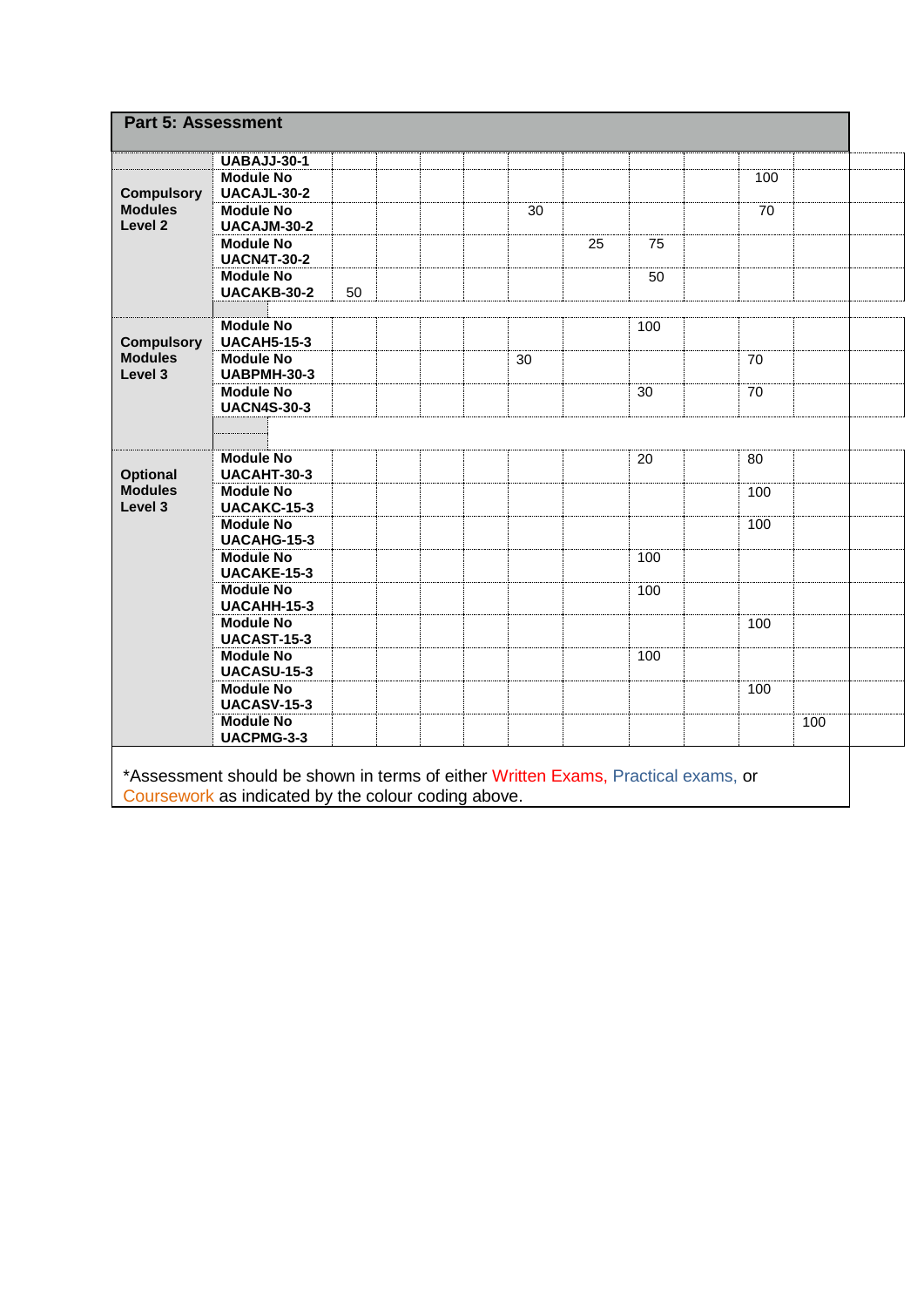# **Part 6: Programme Structure**

This structure diagram demonstrates the student journey from Entry through to Graduation for a typical **full time student**, including: level and credit requirements interim award requirements module diet, including compulsory and optional modules

| <b>ENTRY</b> |                                 | <b>Compulsory Modules</b>                                                                                                                                                                                                                                     | <b>Optional Modules</b>                                         | <b>Interim Awards</b>                                                  |  |
|--------------|---------------------------------|---------------------------------------------------------------------------------------------------------------------------------------------------------------------------------------------------------------------------------------------------------------|-----------------------------------------------------------------|------------------------------------------------------------------------|--|
|              | Year <sub>1</sub>               | Newsgathering<br>UACALG-30-1<br>Journalism and<br>Society UACAJK-<br>$15 - 1$<br>Introduction to Public<br><b>Relations and</b><br>Communications<br>UACAKF-15-1<br>Civic Journalism<br>UACAKA-30-1<br>Introduction to Broadcast<br>Journalism<br>UABAJJ-30-1 | There are no optional<br>modules at this stage of<br>the award. | Credit requirements<br>120 - Certificate in<br><b>Higher Education</b> |  |
|              |                                 | <b>Compulsory Modules</b>                                                                                                                                                                                                                                     | <b>Optional Modules</b>                                         | <b>Interim Awards</b>                                                  |  |
|              | $\boldsymbol{\sim}$<br>ear<br>≻ | <b>Broadcast Journalism 1</b><br>UACAJL-30-2<br><b>Broadcast Journalism 2</b><br>UACAJM-30-2<br>Researching<br>Journalism and<br>Public<br>Communication<br><b>UACN4T-30-2</b><br>Media Regulation and<br>Law<br>UACAKB-30-2                                  | There are no optional<br>modules at this stage of<br>the award. | Credit requirements<br>240 - Diploma in<br><b>Higher Education</b>     |  |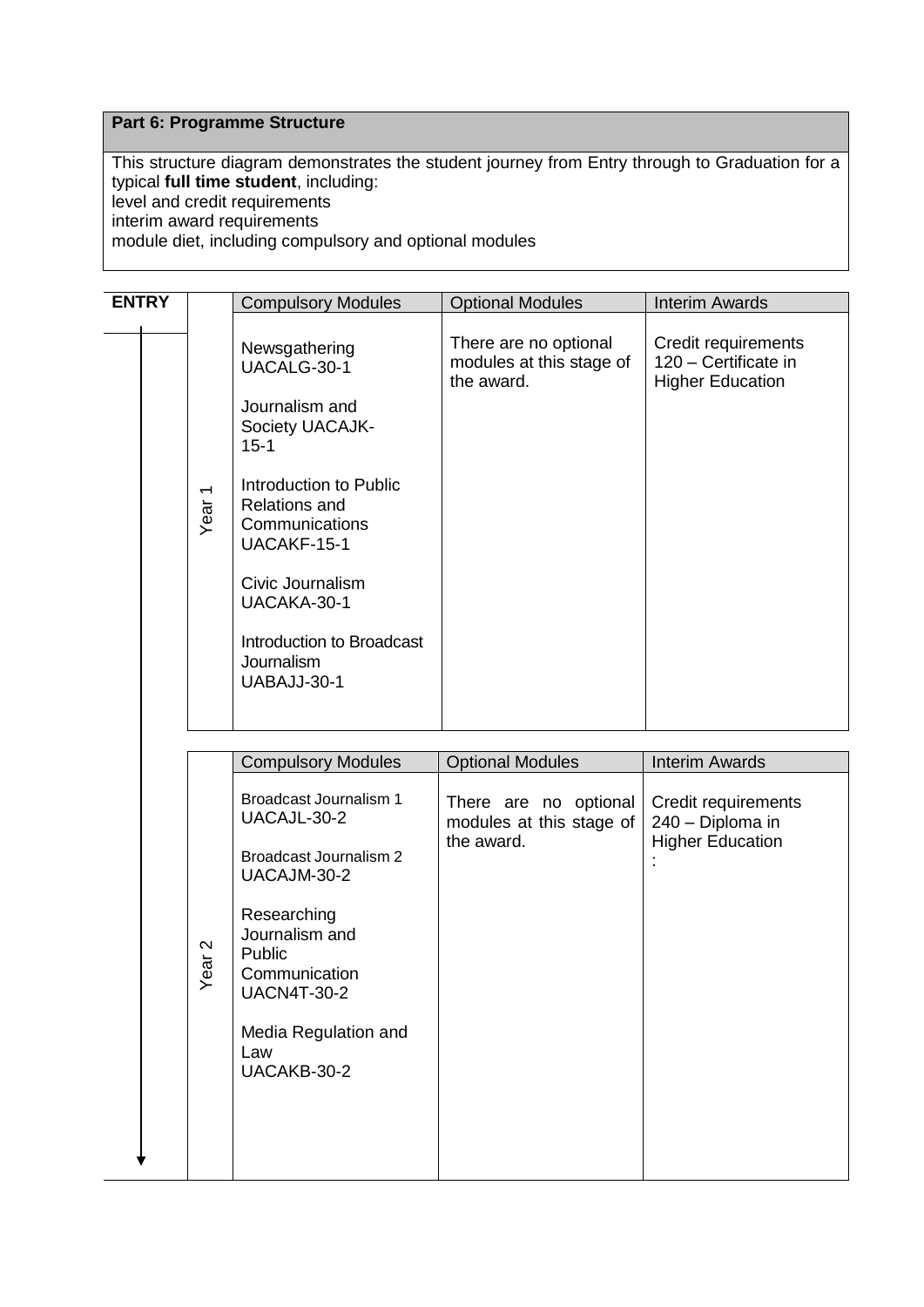|                        | <b>Compulsory Modules</b>                                                                                                                                                               | <b>Optional Modules</b>                                                                                                                                                                                                                                                                                                                                                                                                                                                  | <b>Interim Awards</b>                                                                                                    |
|------------------------|-----------------------------------------------------------------------------------------------------------------------------------------------------------------------------------------|--------------------------------------------------------------------------------------------------------------------------------------------------------------------------------------------------------------------------------------------------------------------------------------------------------------------------------------------------------------------------------------------------------------------------------------------------------------------------|--------------------------------------------------------------------------------------------------------------------------|
| S<br>Year <sup>-</sup> | Journalism<br><b>Futures</b><br><b>UACAH5-15-3</b><br>Advanced<br><b>Broadcast</b><br>Journalism 1<br>UABPMH-30-3<br>Advanced<br><b>Broadcast</b><br>Journalism 2<br><b>UACN4S-30-3</b> | Students must take 45<br>credits<br>from<br>the<br>optional<br>following<br>modules:<br>Project<br>UACAHT-30-3<br><b>Conflict Journalism</b><br>UACAKC-15-3<br>Media Campaigns and<br>Activism<br>UACAHG-15-3<br>Sport, Journalism and<br>the<br>Media<br>UACAKE-15-3<br>Copywriting<br>UACAHH-15-3<br>Journalism Lab<br>UACAST-15-3<br><b>Feature Writing</b><br><b>UACASU-15-3</b><br>Global Journalism<br><b>UACASV-15-3</b><br>Journalism Dissertation<br>UACPMG-3-3 | Target/highest:<br><b>BA</b><br>(Hons) Default title: BA<br>Credit requirements: BA<br>$(Hons) - 360$<br><b>BA - 300</b> |

# **GRADUATION**

 $\overline{\phantom{a}}$ 

**Part time:**

The following structure diagram demonstrates the student journey from Entry through to Graduation for a typical **part time student.**

ENTRY

Y1

Compulsory Modules Newsgathering UACALG-30-1 Civic Journalism UACAKA-30-1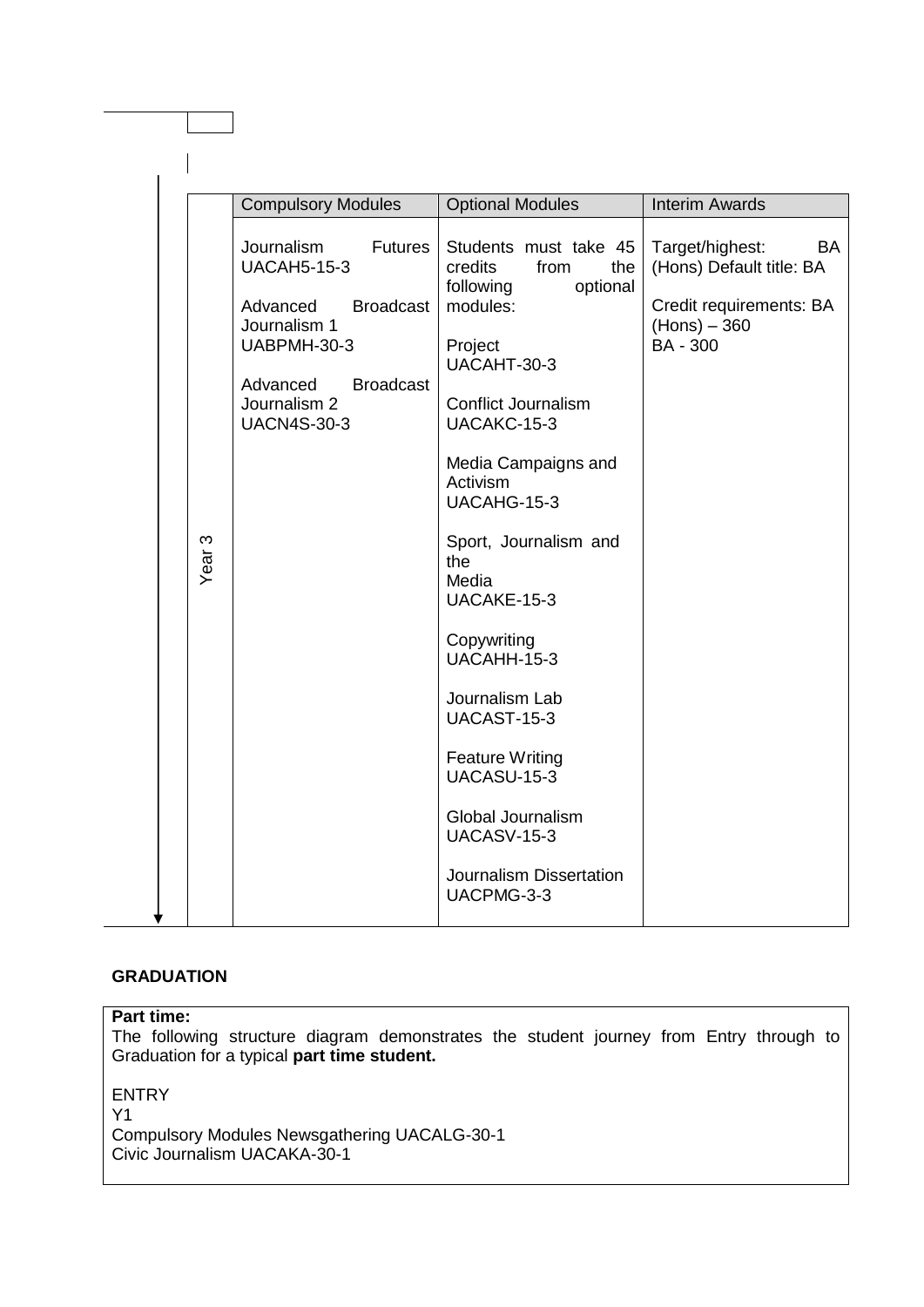Optional Modules

There are no optional modules at this stage of the award

Interim Awards: None

Y2

Compulsory Modules Journalism and Society UACAJK-15-1 Introduction to Public Relations and Communication UACAKF-15-1 Introduction to Broadcast Journalism UABAJJ-30-1

Optional Modules

There are no optional modules at this stage of the award

Interim Awards Credit requirements 120 – Certificate in Higher Education

Y3

Compulsory Modules Broadcast Journalism 1 UACAJL-30-2 Broadcast Journalism 2 UACAJM-30-2

Optional Modules

There are no optional modules at this stage of the award

Interim Awards None

Y4

Compulsory Modules Researching Journalism and Public Communication UACN4T-30-2 Media Regulation and Law UACAKB-30-2

Optional Modules

There are no optional modules at this stage of the award

Interim Awards Credit requirements 240 – Diploma in Higher Education

Journalism Futures UACAH5-15-3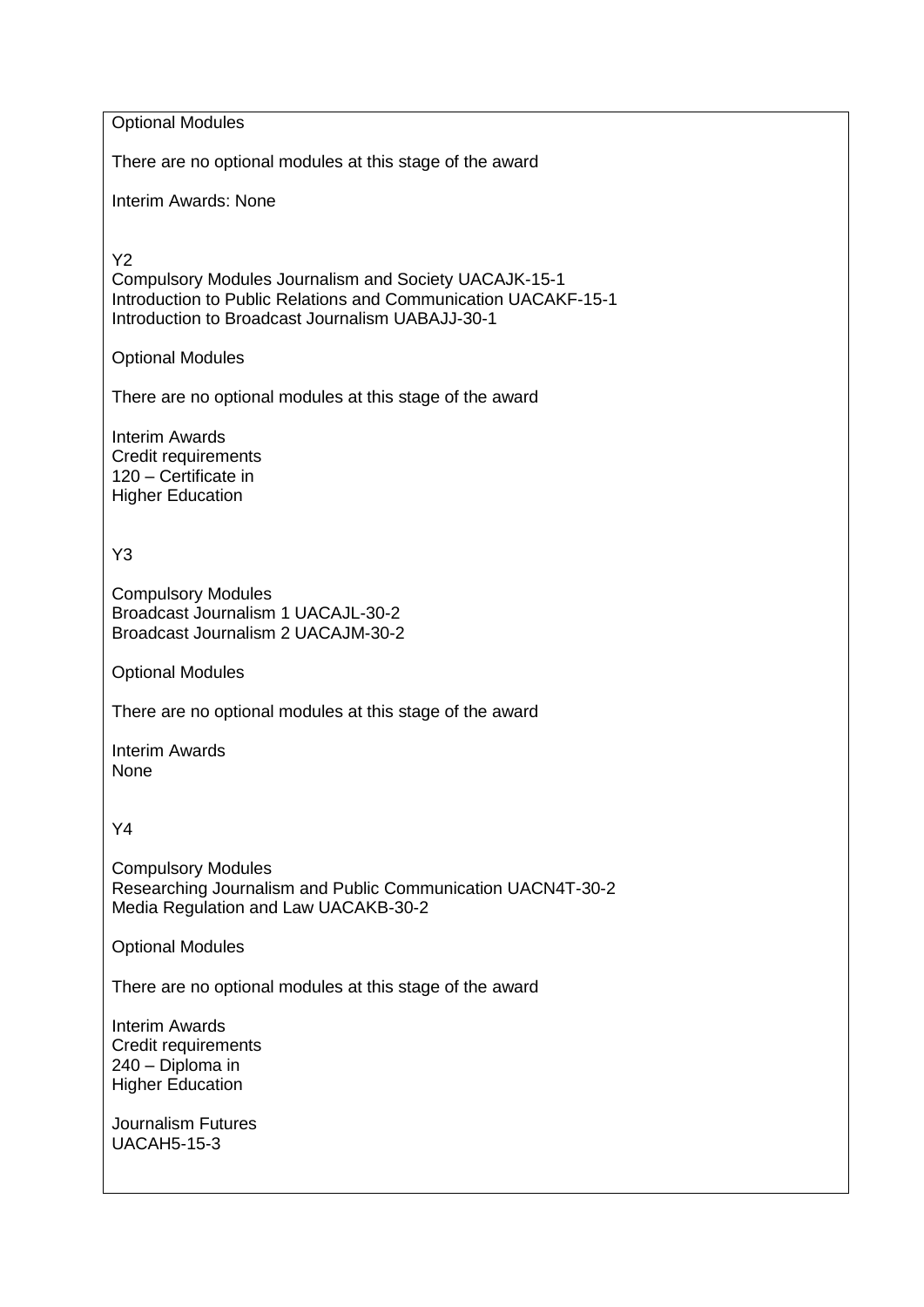#### Y5

Compulsory Modules Journalism Futures UACAH5-15-3

Optional Modules: Conflict Journalism UACAKC-15-3 Media Campaigns and Activism UACAHG-15-3 Sport, Journalism and the Media UACAKE-15-3 Copywriting UACAHH-15-3 Journalism Lab UACAST-15-3 Feature Writing UACASU-15-3 Global Journalism UACASV-15-3

Interim Awards None

Y6

Compulsory Modules: Advanced Broadcast Journalism 1 UABPMH-30-3 Advanced Broadcast Journalism 2 UACN4S-30-3

Optional Modules: Project UACAHT-30-3 Conflict Journalism UACAKC-15-3 Media Campaigns and Activism UACAHG-15-3 Sport, Journalism and the Media UACAKE-15-3 Copywriting UACAHH-15-3 Journalism Lab UACAST-15-3 Feature Writing UACASU-15-3 Global Journalism UACASV-15-3

Interim Awards: Target/Highest BA(Hons) Default title: BA

Credit requirements BA (Hons) – 360 BA – 300

**GRADUATION** 

# **Part 7: Entry Requirements**

The University's Standard Entry Requirements apply with the following additions:

All students will be interviewed on application.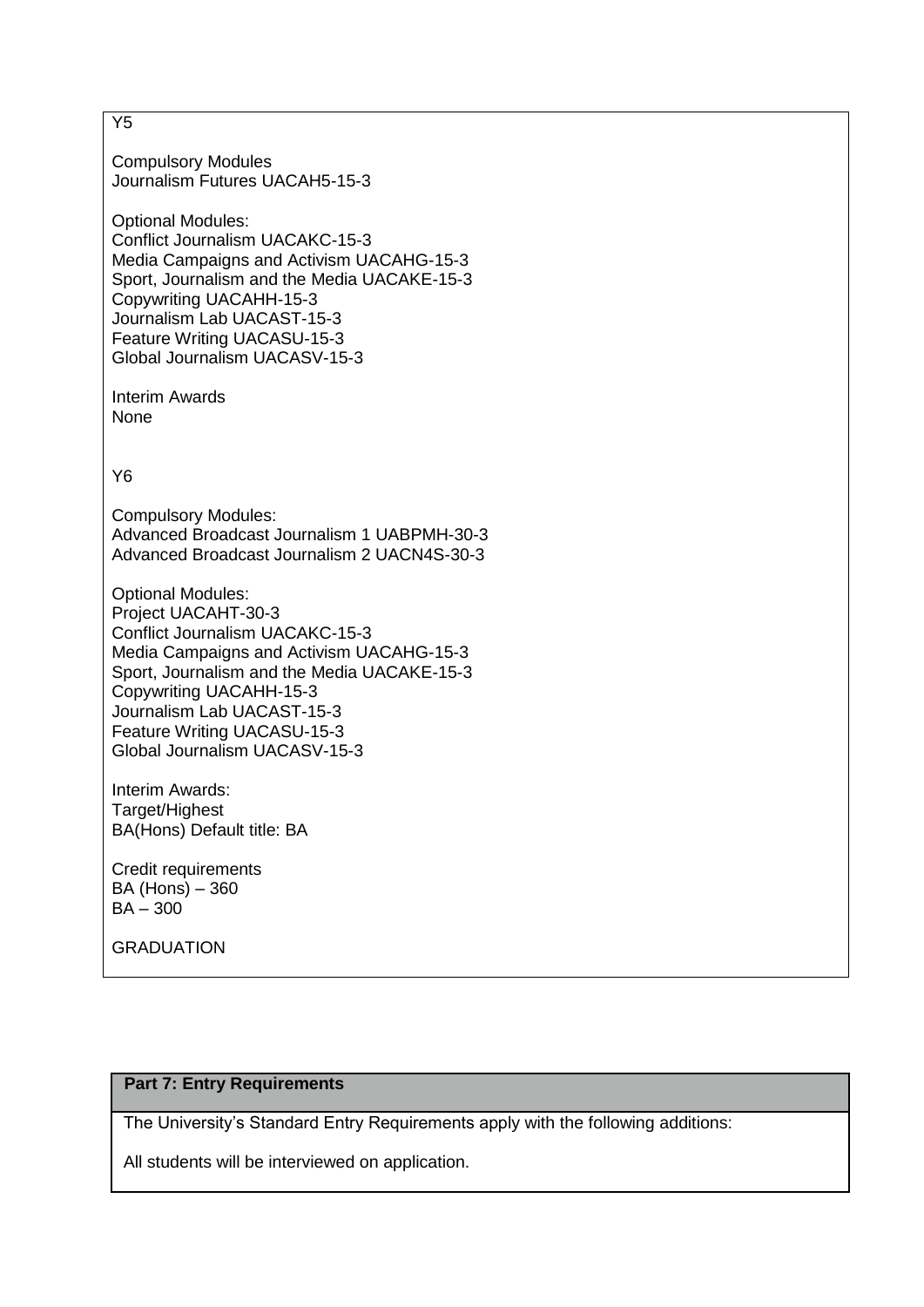#### **Part 7: Entry Requirements**

Tariff points as appropriate for the year of entry - up to date requirements are available through the [courses database.](http://www1.uwe.ac.uk/whatcanistudy/courses)

#### **Part 8: Reference Points and Benchmarks**

*University Mission and Vision* The university strategy guiding developments at Faculty level are at this link <http://www1.uwe.ac.uk/aboutus/visionandmission/strategy/strategydocuments.aspx>

*Subject benchmarks* Curriculum content, development and progression and teaching and learning approaches within this programme are in line with QAA subject benchmark recommendations for Communication, Media, Film and Cultural Studies. These include the breadth and depth of knowledge being offered, the coherence of the programme's structure, and the use of a wide range of teaching and learning models and assessment practices.

SEEC Southern England Consortium for Credit Accumulation and Transfer Credit - Level Descriptors have been consulted in the design of the learning outcomes. These can be found at www.**seec**.org.uk/.../**seec**-credit-**level**[-descriptors-2010-revised-2004](http://www.seec.org.uk/.../seec-credit-level-descriptors-2010-revised-2004)

*University teaching and learning policies:* A full description of the regulations and policies governing student learning and teaching can be found at <http://acreg.uwe.ac.uk/>

S*taff research and professional expertise:* All members of the Journalism teaching team are engaged in research or professional practice and engage with a wide range of professional contacts and published work to inform the academic content of this programme.

*Employer interaction/feedback:* Staff are actively involved in their own practice and knowledge exchange activities with partnerships across a broad range of commercial and non-commercial organisations within the fields of journalism, media and the creative industries. We have also drawn on advice from our industry contacts in the development of this programme

Two recent reports spell out the need for graduates with the skills we will develop in this programme: "The Fuse. Igniting High Growth for Creative, Digital and Information Technology Industries in the UK", Council for Industry and Higher Education (CIHE), September 2010.

[\(http://www.cihe.co.uk/wp-content/themes/cihe/document.php?file=1009TheFuse.pdf\) c](http://www.cihe.co.uk/wp-content/themes/cihe/document.php?file=1009TheFuse.pdf))ontains the following key points:

The technology and content industries currently contribute £102 billion in gross value added to the UK economy. Reportedly 80% of the US's productivity advantage over the UK is derived from better use of digital technology.

• Over 2.5 million employees and freelancers work in the content and technology industries in the UK. The growth in the number of people working in technology occupations has run at twice the UK average over the past eight years and forecast employment growth to 2018 is four times the UK average.

• UK Higher Education must enable a broader range of mature students to retrain for Creative, Digital and IT industries and fill its skills gaps.

Accordingly, the programme has been designed with those recommendations and guidance statements at the forefront of the curriculum. The programme has been designed in consultation with the BJTC and representatives from the Journalism sector in Bristol.

In line with the University's strategy to embed principles of employability at all levels of the curriculum, modules will include live briefs set by partners negotiated through partners such as the BBC, Bristol LMC, Bristol Post etc.